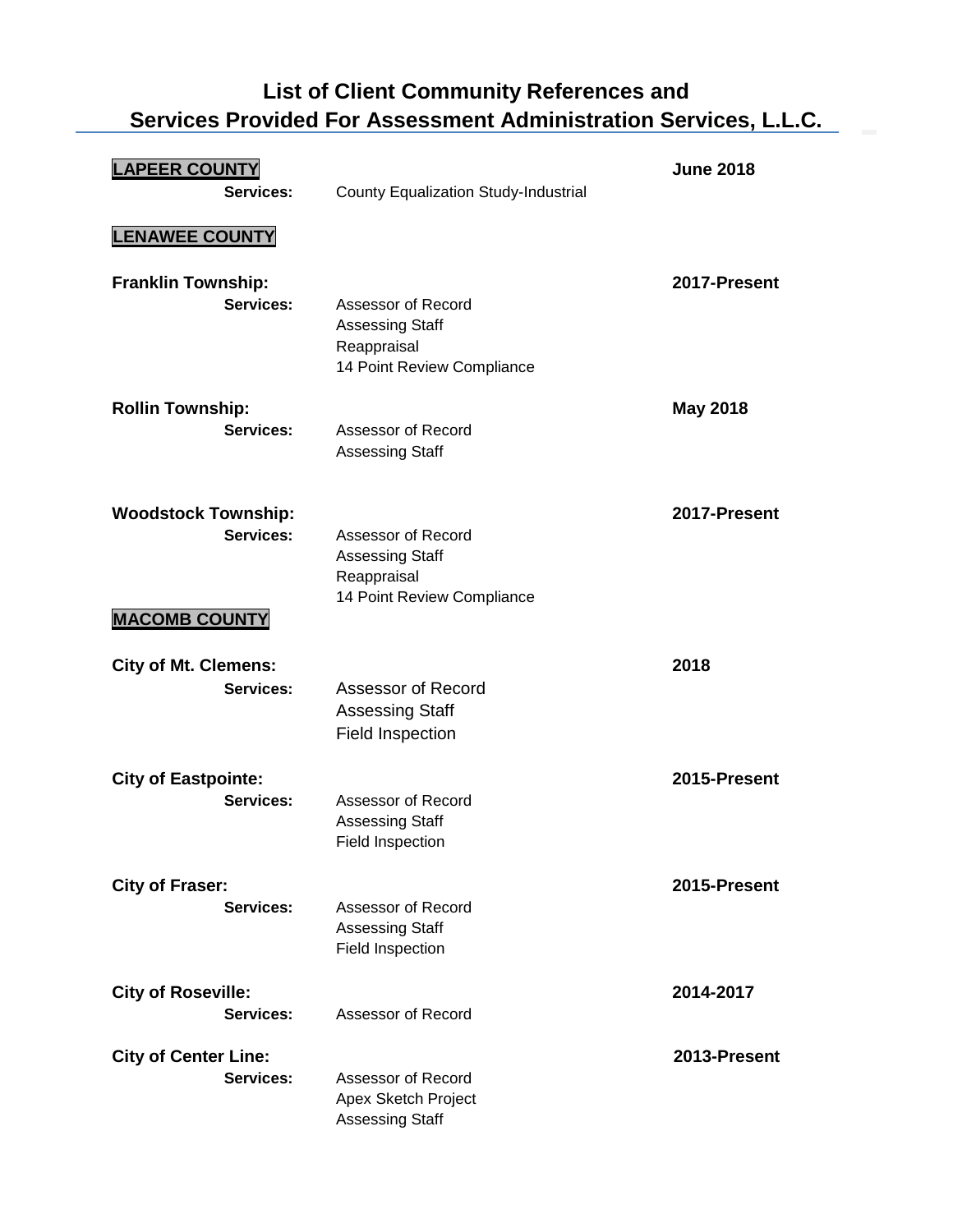| <b>Township of Lenox:</b>                 |                                                         | 2012-Present |
|-------------------------------------------|---------------------------------------------------------|--------------|
| Services:                                 | Assessor of Record                                      |              |
|                                           | <b>Assessing Staff</b>                                  |              |
|                                           | Field Inspection                                        |              |
| <b>Township of Richmond:</b>              |                                                         | 2012-Present |
| Services:                                 | Assessor of Record                                      |              |
|                                           | <b>Assessing Staff</b>                                  |              |
|                                           |                                                         |              |
|                                           |                                                         |              |
| <b>Township of Bruce:</b>                 |                                                         | 2009-Present |
| Services:                                 | Assessor of Record                                      |              |
|                                           | Reappraisal<br>Administered 14 Point Review Compliance  |              |
|                                           |                                                         |              |
|                                           |                                                         |              |
| <b>Charter Township of Shelby:</b>        |                                                         | 2009-2012    |
| Services:                                 | Assessor of Record                                      |              |
|                                           | <b>Field Inspection</b>                                 |              |
|                                           | Consultation<br>Administered 14 Point Review Compliance |              |
|                                           |                                                         |              |
|                                           |                                                         |              |
|                                           |                                                         |              |
| <b>City of St. Clair Shores:</b>          |                                                         | 2011         |
| Services:                                 | Apex Sketch Project                                     |              |
|                                           |                                                         |              |
| <b>ST. CLAIR COUNTY</b>                   |                                                         |              |
| <b>Charter Township of China:</b>         |                                                         | 2014-Present |
| Services:                                 | Assessor of Record (MMAO)                               |              |
|                                           | <b>Assessing Staff</b>                                  |              |
|                                           | Apex Sketch                                             |              |
|                                           |                                                         | 2014-Present |
| <b>Township of Columbus:</b><br>Services: | Assessor of Record                                      |              |
|                                           | Field Inspection                                        |              |
|                                           | <b>Support Staff</b>                                    |              |
|                                           | Field Inspection                                        |              |
| <b>Township of Greenwood:</b>             |                                                         | 2012-Present |
| Services:                                 | Assessor of Record                                      |              |
|                                           | <b>Assessing Staff</b>                                  |              |
|                                           | Reappraisal<br>Administered 14 Point Review Compliance  |              |